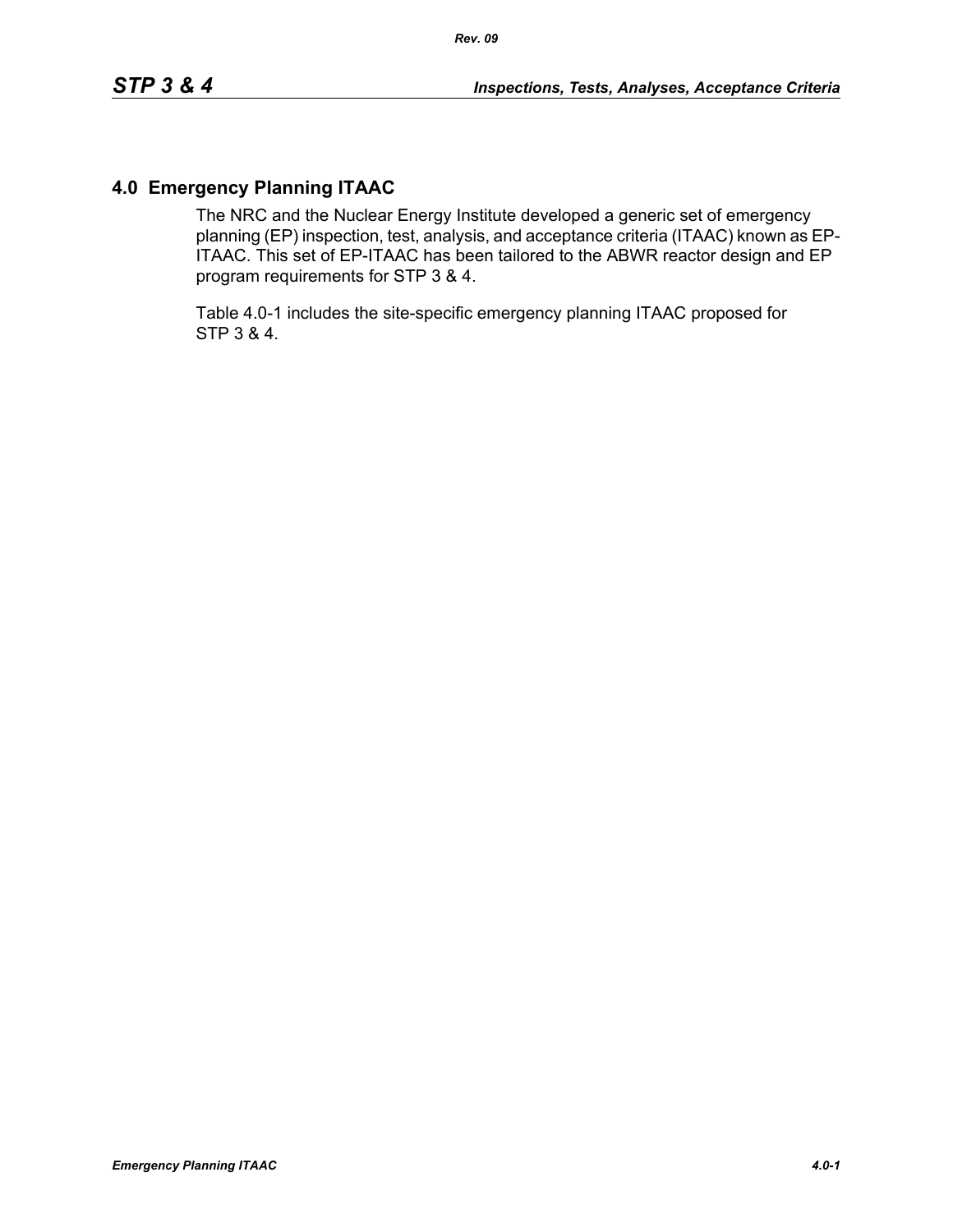| <b>EP Program Elements</b>                                                                                                                                                    | <b>Inspections, Tests,</b><br><b>Analyses</b>                                                       | <b>Acceptance Criteria</b>                                                                                                                                                                                   |
|-------------------------------------------------------------------------------------------------------------------------------------------------------------------------------|-----------------------------------------------------------------------------------------------------|--------------------------------------------------------------------------------------------------------------------------------------------------------------------------------------------------------------|
| 1.0 Assignment of Responsibility-<br><b>Organizational Control</b>                                                                                                            |                                                                                                     |                                                                                                                                                                                                              |
| 1.1 The staff exists to provide 24-<br>hour per day emergency response<br>and manning of communications<br>links, including continuous<br>operations for a protracted period. | 1.1 An inspection of the<br>implementing<br>procedures or staffing<br>rosters will be<br>performed. | 1.1 The staff exists to provide 24-hour<br>per day emergency response and<br>manning of communications links,<br>including continuous operations for a<br>protracted period.                                 |
|                                                                                                                                                                               |                                                                                                     | The procedurally identified On shift<br><b>Emergency Response Organization</b><br>(ERO) Communicator is available for<br>Units 3 & 4 on a 24 hour basis.                                                     |
| 2.0 Onsite Emergency Response<br>Organization                                                                                                                                 |                                                                                                     |                                                                                                                                                                                                              |
| 2.1 The staff exists to provide<br>minimum and augmented on-shift<br>staffing levels, consistent with Table<br>B-1 of NUREG-0654/FEMA-REP-1,<br><b>Rev. 1.</b>                | 2.1 An inspection of the<br>implementing<br>procedures or staffing<br>rosters will be<br>performed. | 2.1 The staff exists to provide<br>minimum and augmented onshift<br>staffing levels, consistent with Table<br>B-1 of NUREG-0654/ FEMA-REP-1,<br><b>Rev. 1.</b>                                               |
|                                                                                                                                                                               |                                                                                                     | The Emergency Plan Table C-1 and<br>procedurally identified staffing<br>personnel are available for Units 3 & 4<br>to conduct their identified<br>responsibilities contained in<br>Emergency Plan Section C. |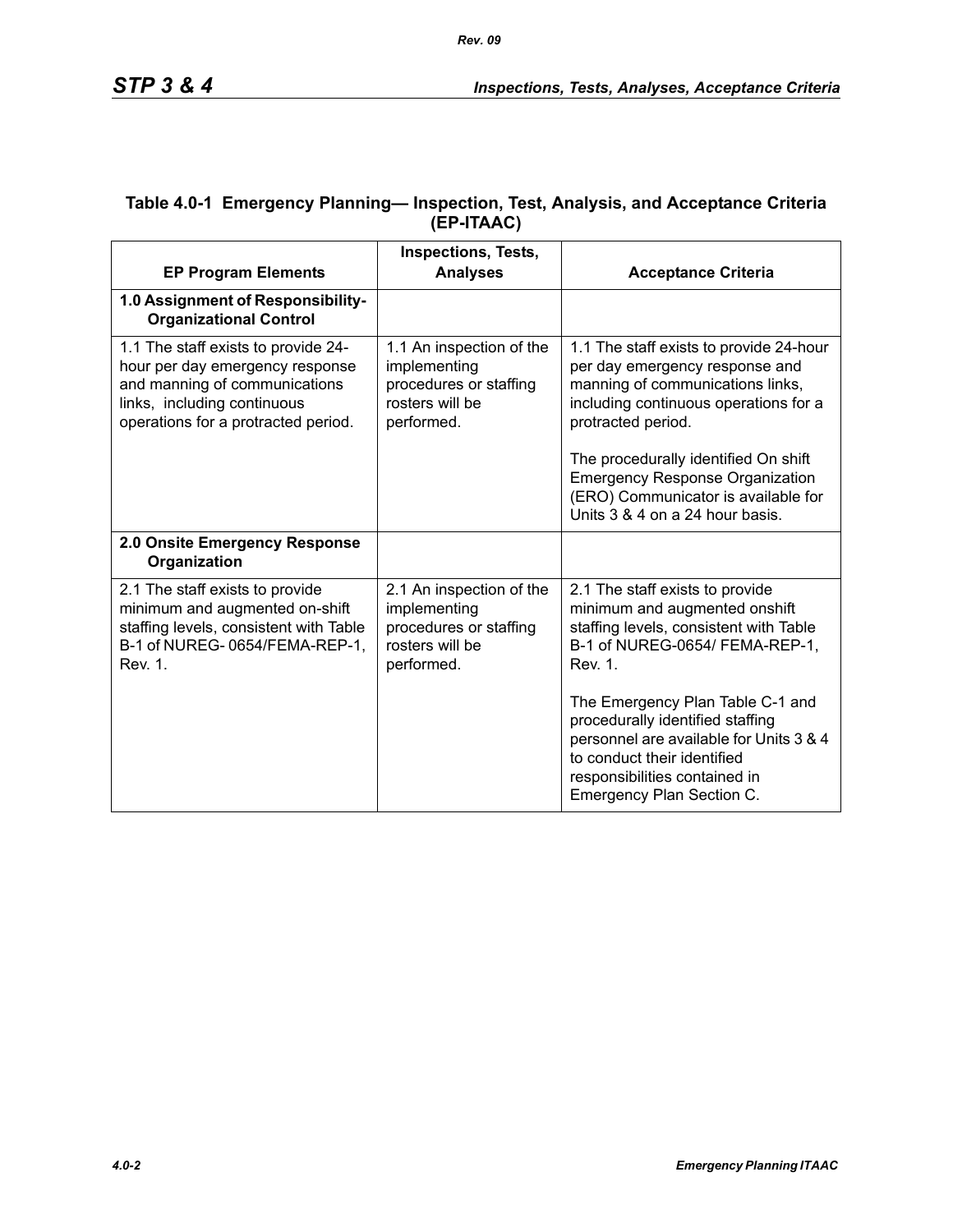| <b>EP Program Elements</b>                                                                                                                                                                                          | <b>Inspections, Tests,</b><br><b>Analyses</b>                                                                                                                                                                                                       | <b>Acceptance Criteria</b>                                                                                                                                                                                                                                                                                                                                                                                                                                           |
|---------------------------------------------------------------------------------------------------------------------------------------------------------------------------------------------------------------------|-----------------------------------------------------------------------------------------------------------------------------------------------------------------------------------------------------------------------------------------------------|----------------------------------------------------------------------------------------------------------------------------------------------------------------------------------------------------------------------------------------------------------------------------------------------------------------------------------------------------------------------------------------------------------------------------------------------------------------------|
| 3.0 Emergency Classification<br><b>System</b>                                                                                                                                                                       |                                                                                                                                                                                                                                                     |                                                                                                                                                                                                                                                                                                                                                                                                                                                                      |
| 3.1 A standard emergency<br>classification and emergency action<br>level (EAL) scheme exists, and<br>identifies facility system and effluent<br>parameters constituting the bases<br>for the classification scheme. | 3.1 An inspection of the<br>Control Room, TSC,<br>and EOF will be<br>performed to verify that<br>it has displays for<br>retrieving facility system<br>and effluent parameters<br>specified in the<br>emergency<br>classification and EAL<br>scheme. | 3.1 The specified parameters are<br>retrievable in the Control Room, TSC,<br>and EOF, and the ranges of the<br>displays encompass the values<br>specified in the emergency<br>classification and EAL scheme.<br>The acceptance testing criteria will be<br>in accordance with Table 2.7.1a Item<br>B Tier 1 Design Certification for the<br>ABWR. Additional data required to<br>support the EAL scheme will be<br>retrievable in the Control Room, TSC,<br>and EOF. |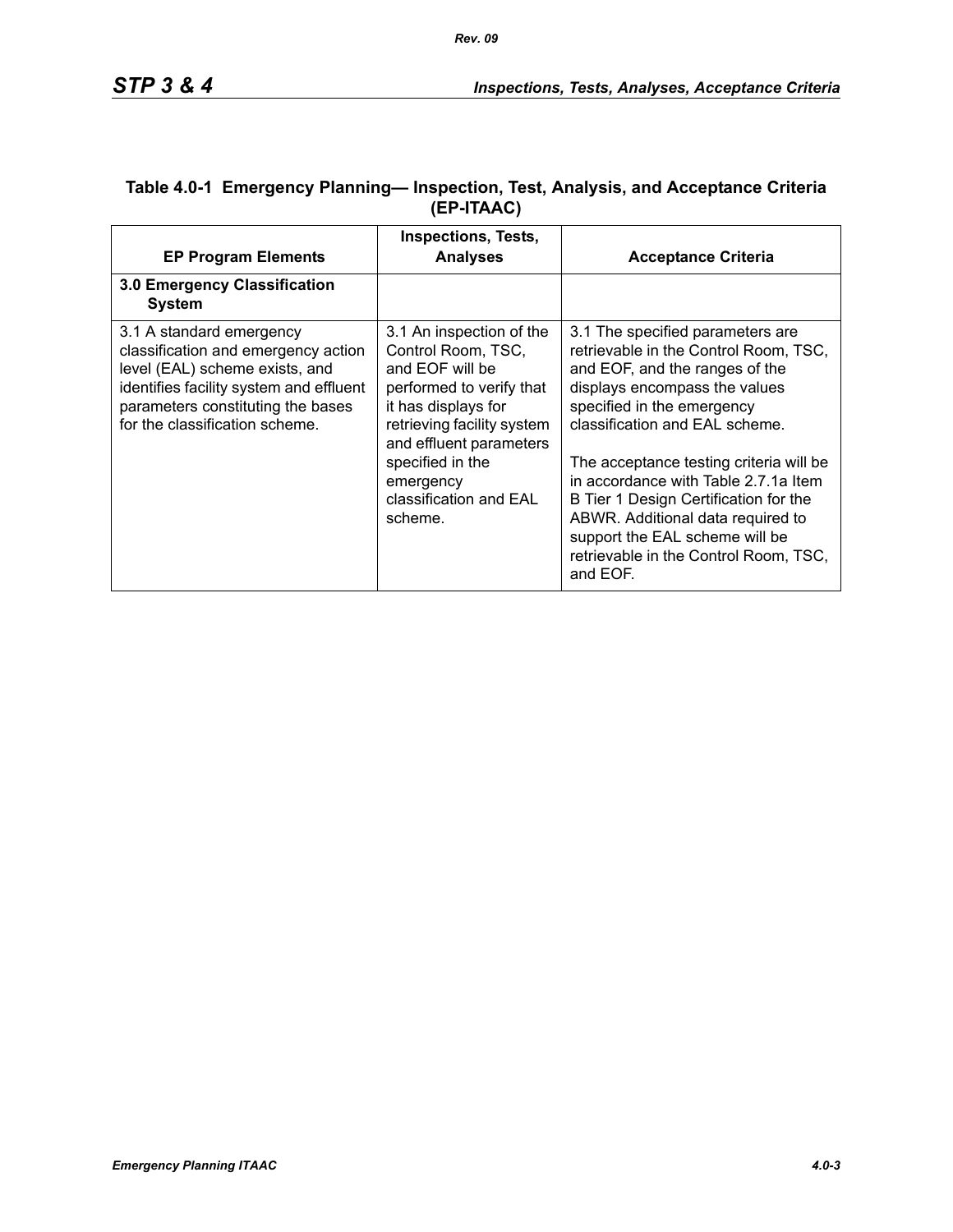| <b>EP Program Elements</b>                                                                                                                                                                                                                                                                                                 | <b>Inspections, Tests,</b><br><b>Analyses</b>                                                           | <b>Acceptance Criteria</b>                                                                                                                                                                                       |
|----------------------------------------------------------------------------------------------------------------------------------------------------------------------------------------------------------------------------------------------------------------------------------------------------------------------------|---------------------------------------------------------------------------------------------------------|------------------------------------------------------------------------------------------------------------------------------------------------------------------------------------------------------------------|
| 4.0 Notification Methods and<br><b>Procedures</b>                                                                                                                                                                                                                                                                          |                                                                                                         |                                                                                                                                                                                                                  |
| 4.1 The means exists to notify<br>responsible State and local<br>organizations within 15 minutes<br>after the licensee declares an<br>emergency.                                                                                                                                                                           | $4.1 - 4.2$ A test will be<br>performed of the<br>capabilities.                                         | 4.1 The responsible State and local<br>agencies receive notification within 15<br>minutes after the licensee declares a<br>simulated emergency.                                                                  |
| 4.2 The means exists to notify<br>emergency response personnel.                                                                                                                                                                                                                                                            |                                                                                                         | 4.2 The Emergency Notification and<br>Response System (ENRS) activates<br>the global page message delivery<br>system and 95% of the personnel<br>receive the message.                                            |
| <b>5.0 Emergency Communications</b>                                                                                                                                                                                                                                                                                        |                                                                                                         |                                                                                                                                                                                                                  |
| 5.1 The means exists for<br>communications among the control<br>room, TSC, EOF, principal State and<br>local emergency operations centers<br>(EOCs), and radiological field<br>assessment teams.                                                                                                                           | 5.1 -5.2 A test will be<br>performed of the<br>capabilities.                                            | 5.1 Communications are established<br>among the control room, TSC, EOF,<br>principal State and local EOCs, and<br>radiological field assessment teams.                                                           |
| 5.2 The means exists for<br>communications from the control<br>room, TSC, and EOF to the NRC<br>headquarters and regional office<br>EOCs (including establishment of<br>the Emergency Response Data<br>System (ERDS) [or its successor<br>system] between the onsite<br>computer system and the NRC<br>Operations Center.) |                                                                                                         | 5.2 Communications are established<br>from the control room, TSC and EOF<br>to the NRC headquarters and regional<br>office EOCs, and an access port for<br>ERDS [or its successor system] is<br>provided.        |
| 6.0 Emergency Facilities and<br><b>Equipment</b>                                                                                                                                                                                                                                                                           |                                                                                                         |                                                                                                                                                                                                                  |
| 6.1 The licensee has established a<br>TSC and onsite OSC.                                                                                                                                                                                                                                                                  |                                                                                                         | 6.1. See reference ABWR DCD, Tier<br>1, Table 2.17.1.                                                                                                                                                            |
| 6.2 The licensee has established an<br>EOF.                                                                                                                                                                                                                                                                                | 6.2 An inspection of the<br>as-built EOF will be<br>performed, including a<br>test of the capabilities. | 6.2.1 EOF communications<br>equipment is installed, and voice<br>transmission and reception are<br>accomplished with the control room<br>and TSC. The EOF voice is audible<br>and intelligible at each location. |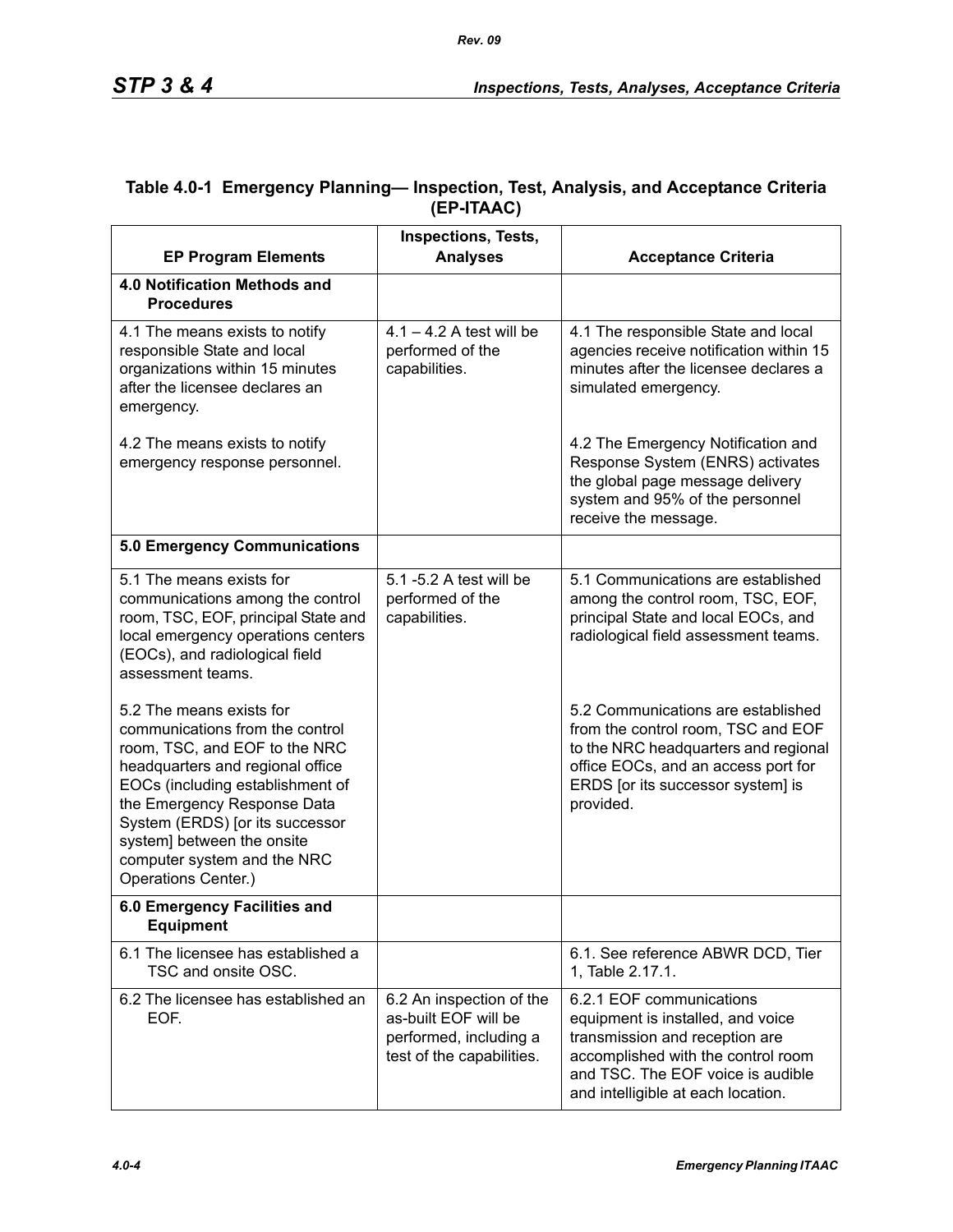|                                                                                                                                  | <b>Inspections, Tests,</b>                                                                                                                         |                                                                                                                                                                                                                                                                                                                                                                                                                                                                                                                                                                     |
|----------------------------------------------------------------------------------------------------------------------------------|----------------------------------------------------------------------------------------------------------------------------------------------------|---------------------------------------------------------------------------------------------------------------------------------------------------------------------------------------------------------------------------------------------------------------------------------------------------------------------------------------------------------------------------------------------------------------------------------------------------------------------------------------------------------------------------------------------------------------------|
| <b>EP Program Elements</b>                                                                                                       | <b>Analyses</b>                                                                                                                                    | <b>Acceptance Criteria</b>                                                                                                                                                                                                                                                                                                                                                                                                                                                                                                                                          |
|                                                                                                                                  |                                                                                                                                                    | 6.2.2 Displays exist or can be<br>retrieved in the EOF for the plant<br>parameters listed in the reference<br>ABWR DCD, Tier 1, Table 2.7.1a, Item<br>В.                                                                                                                                                                                                                                                                                                                                                                                                            |
| <b>7.0 Accident Assessment</b>                                                                                                   |                                                                                                                                                    |                                                                                                                                                                                                                                                                                                                                                                                                                                                                                                                                                                     |
| 7.1 The means exists to provide<br>initial and continuing<br>radiological assessment<br>throughout the course of an<br>accident. | 7.1 A test of the<br>emergency plan will be<br>conducted by<br>performing a drill to<br>verify the capability to<br>perform accident<br>assessment | 7.1 The means exist to provide initial<br>and continuing radiological<br>assessment throughout the course of<br>an accident. Using selected<br>monitoring parameters listed in ABWR<br>DCD Tier 1 Table 2.7.1a, simulated<br>degraded plant conditions are<br>assessed and protective actions are<br>initiated in accordance with the<br>following criteria:<br>A. Accident Assessment and<br>Classification<br>1. Demonstrate the ability to identify<br>initiating conditions, determine<br>emergency action level (EAL)<br>parameters and correctly classify the |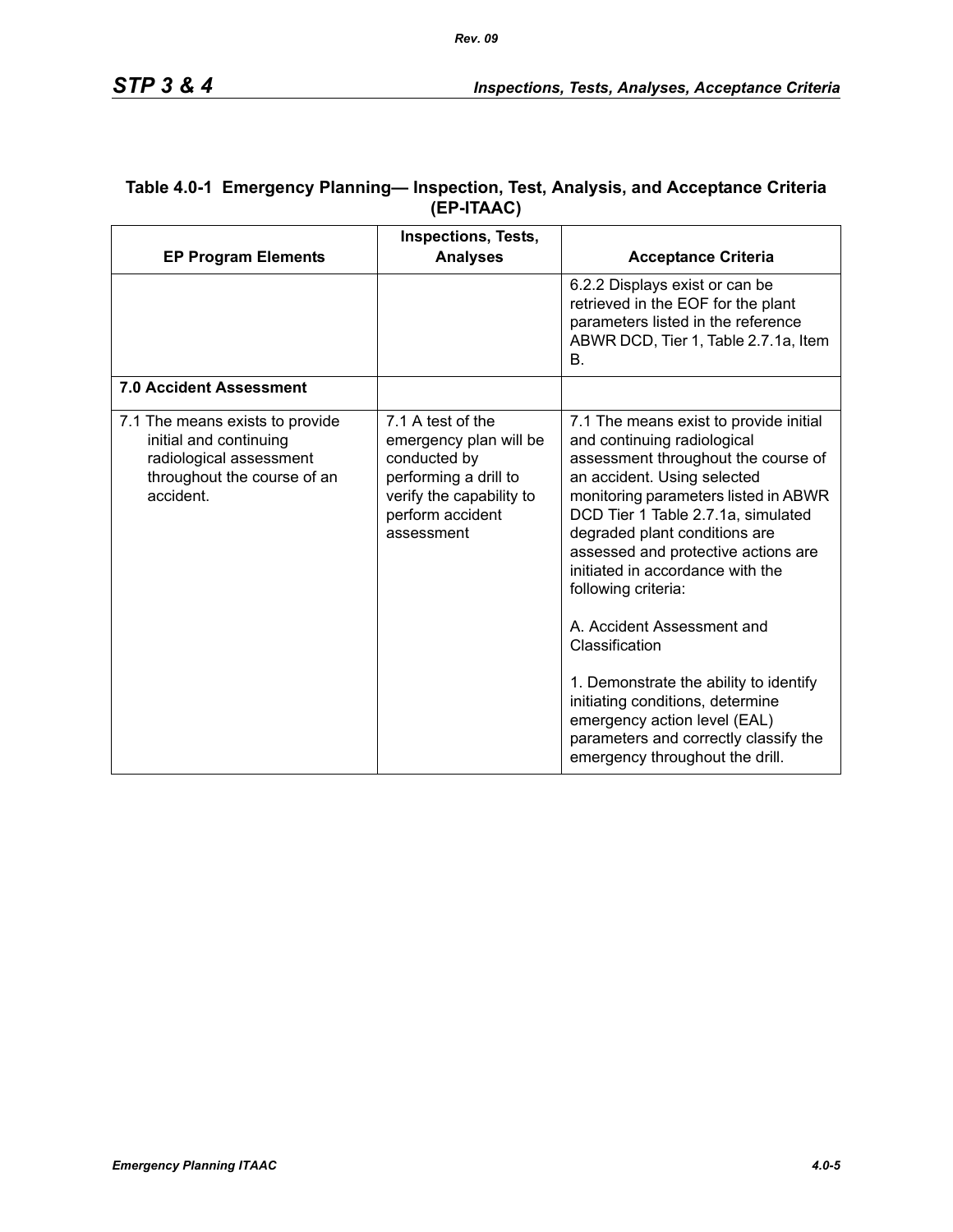| <b>EP Program Elements</b>                                                                                                                                                                                                                         | <b>Inspections, Tests,</b><br><b>Analyses</b>                                                                                                                                   | <b>Acceptance Criteria</b>                                                                                                                                                                                                                      |
|----------------------------------------------------------------------------------------------------------------------------------------------------------------------------------------------------------------------------------------------------|---------------------------------------------------------------------------------------------------------------------------------------------------------------------------------|-------------------------------------------------------------------------------------------------------------------------------------------------------------------------------------------------------------------------------------------------|
|                                                                                                                                                                                                                                                    |                                                                                                                                                                                 | B. Radiological Assessment and<br>Control                                                                                                                                                                                                       |
|                                                                                                                                                                                                                                                    |                                                                                                                                                                                 | 1. Demonstrate the ability to obtain<br>onsite radiological surveys and<br>samples.                                                                                                                                                             |
|                                                                                                                                                                                                                                                    |                                                                                                                                                                                 | 2. Demonstrate the ability to<br>continuously monitor and control<br>radiation exposure to emergency<br>workers.                                                                                                                                |
|                                                                                                                                                                                                                                                    |                                                                                                                                                                                 | 3. Demonstrate the ability to assemble<br>and deploy field monitoring teams.                                                                                                                                                                    |
|                                                                                                                                                                                                                                                    |                                                                                                                                                                                 | 4. Demonstrate the ability to<br>satisfactorily collect and disseminate<br>field team data.                                                                                                                                                     |
|                                                                                                                                                                                                                                                    |                                                                                                                                                                                 | 5. Demonstrate the ability to develop<br>dose projections.                                                                                                                                                                                      |
|                                                                                                                                                                                                                                                    |                                                                                                                                                                                 | 6. Demonstrate the ability to make the<br>decision whether to issue<br>radioprotective drugs, (KI), to<br>emergency workers                                                                                                                     |
|                                                                                                                                                                                                                                                    |                                                                                                                                                                                 | 7. Demonstrate the ability to develop<br>appropriate protective action<br>recommendations (PARs) and<br>expeditiously notify appropriate<br>authorities within 15 minutes of<br>development.                                                    |
| 7.2 The means exists to determine<br>the source term of releases of<br>radioactive material within plant<br>systems, and the magnitude of<br>the release of radioactive<br>materials based on plant system<br>parameters and effluent<br>monitors. | 7.2 A test of the<br><b>Emergency Plan</b><br>Implementing<br>Procedures (EPIPs) and<br>the Off Site Dose<br><b>Calculation Manual</b><br>(ODCM) will be<br>completed to verify | 7.2 The means exists to determine the<br>source term of releases of radioactive<br>material within plant systems, and the<br>magnitude of the release of<br>radioactive materials based on plant<br>system parameters and effluent<br>monitors. |
|                                                                                                                                                                                                                                                    | ability to determine the<br>source term, magnitude<br>of releases.                                                                                                              | The EPIPS and ODCM correctly<br>calculate source terms and<br>magnitudes of postulated releases.                                                                                                                                                |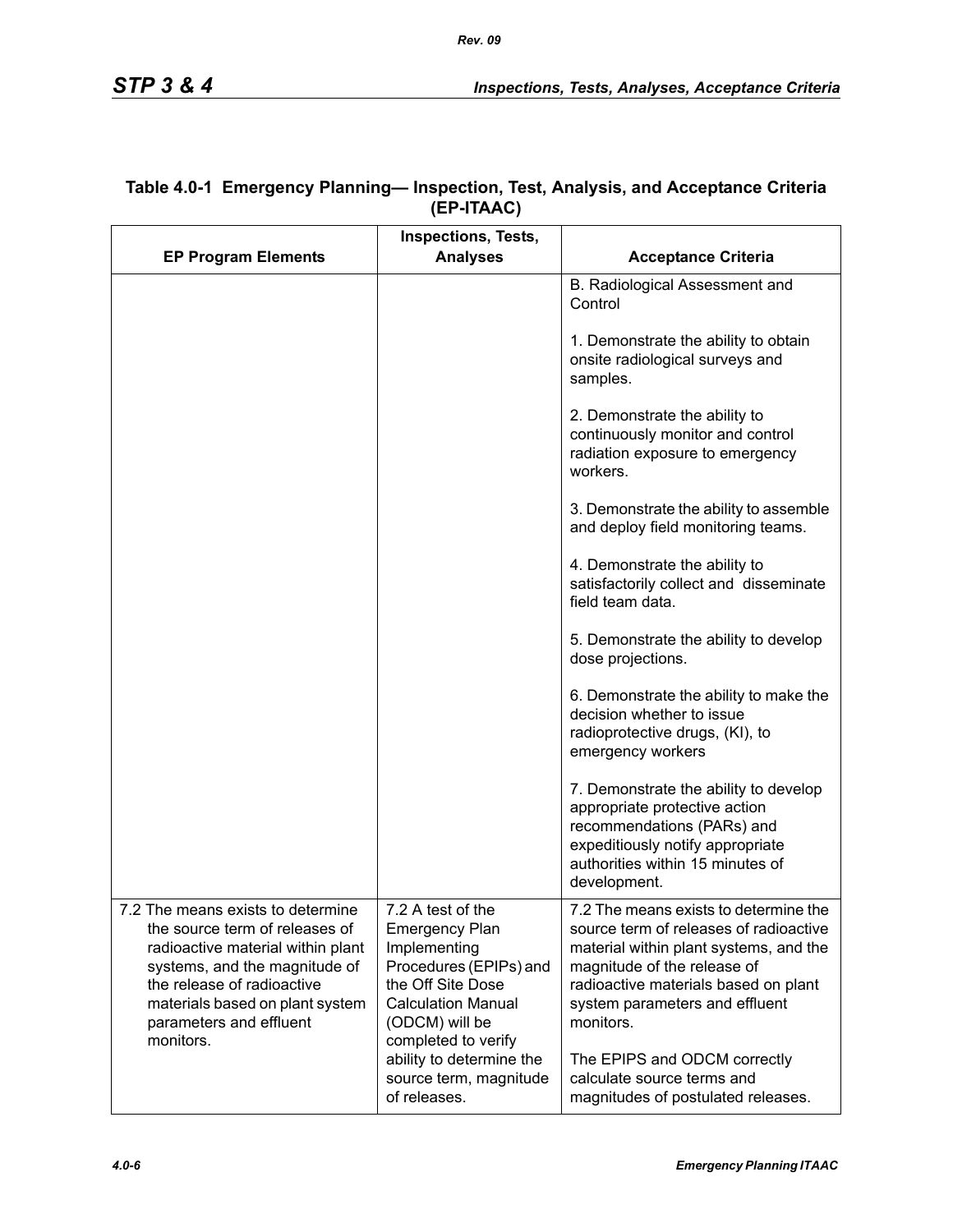|                                                                                                                                                                                                                                                                                                            | <b>Inspections, Tests,</b>                                                                                                                                                                                   |                                                                                                                                                                                                                                                                                                                                                                                                                                                                                   |
|------------------------------------------------------------------------------------------------------------------------------------------------------------------------------------------------------------------------------------------------------------------------------------------------------------|--------------------------------------------------------------------------------------------------------------------------------------------------------------------------------------------------------------|-----------------------------------------------------------------------------------------------------------------------------------------------------------------------------------------------------------------------------------------------------------------------------------------------------------------------------------------------------------------------------------------------------------------------------------------------------------------------------------|
| <b>EP Program Elements</b>                                                                                                                                                                                                                                                                                 | <b>Analyses</b>                                                                                                                                                                                              | <b>Acceptance Criteria</b>                                                                                                                                                                                                                                                                                                                                                                                                                                                        |
| 7.3 The means exists to<br>continuously assess the impact<br>of the release of radioactive<br>materials to the environment,<br>accounting for the relationship<br>between effluent monitor<br>readings, and onsite and offsite<br>exposures and contamination<br>for various meteorological<br>conditions. | 7.3 A test of the EPIPs<br>and the ODCM will be<br>completed to verify the<br>relationship between<br>effluent monitor<br>readings, and offsite<br>exposures and<br>contaminations, has<br>been established. | 7.3 The means exists to continuously<br>assess the impact of the release of<br>radioactive materials to the<br>environment, accounting for the<br>relationship between effluent monitor<br>readings, and onsite and offsite<br>exposures and contamination for<br>various meteorological conditions.<br>The EPIPs and ODCM calculate the<br>relationship between effluent monitor<br>readings and offsite exposure and<br>contamination for various<br>meteorological conditions. |
| 7.4 The means exists to acquire and<br>evaluate meteorological<br>information.                                                                                                                                                                                                                             | 7.4 A test will be<br>performed to verify the<br>ability to access<br>meteorological<br>information in the TSC<br>and Control Room.                                                                          | 7.4 The means exists to acquire and<br>evaluate meteorological information.<br>The following parameters are<br>displayed in the TSC and Control<br>Room.<br>■ Wind speed (10 m and 60 m)<br>$\blacksquare$ Wind direction (10 m and 60 m)<br>■ Vertical temperature difference                                                                                                                                                                                                    |
|                                                                                                                                                                                                                                                                                                            |                                                                                                                                                                                                              | (between 10 m and 60 m)<br>Ambient temperature (10 m)<br>Precipitation                                                                                                                                                                                                                                                                                                                                                                                                            |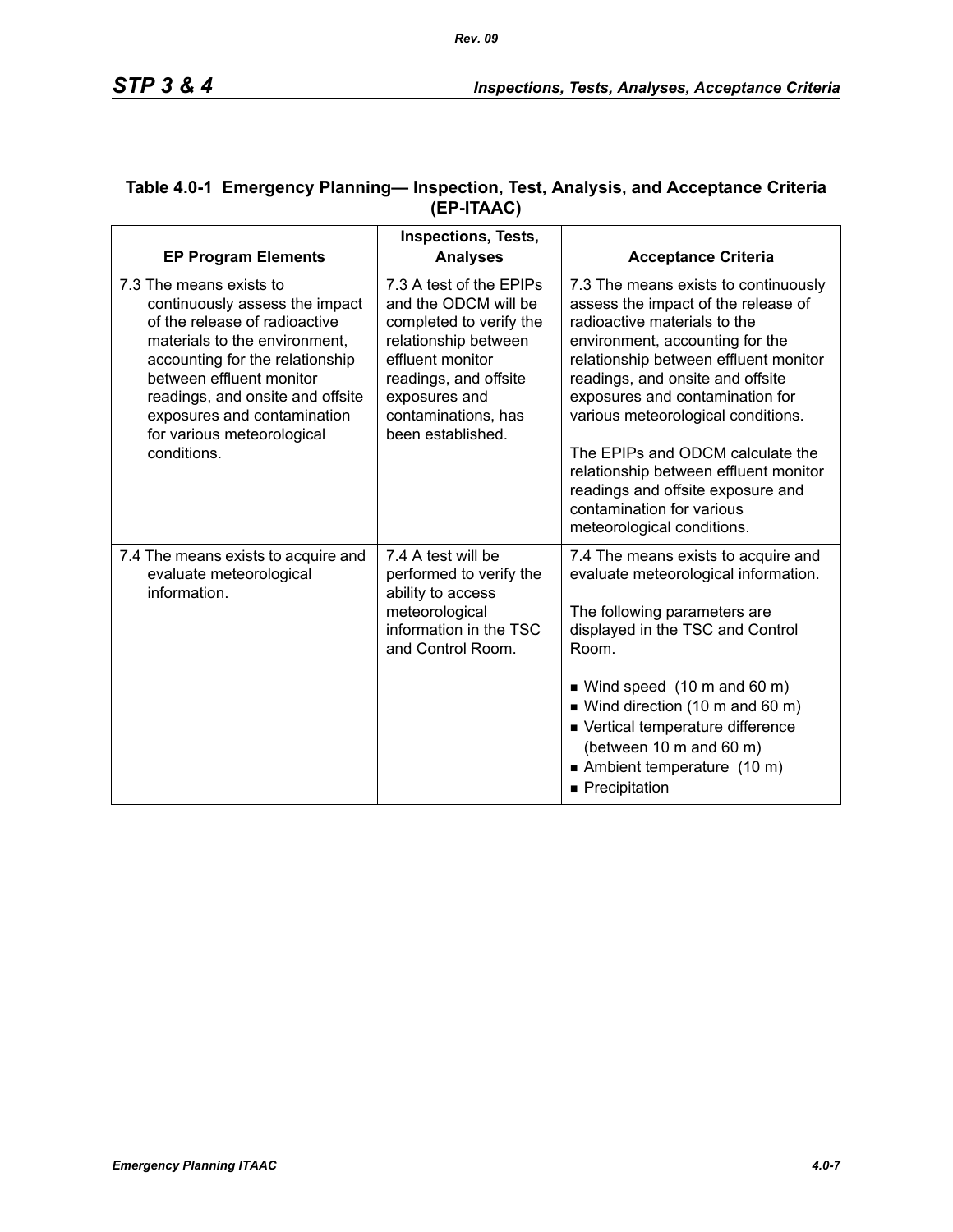| <b>EP Program Elements</b>                                                                                                                                                                                                                                                                                                                                 | <b>Inspections, Tests,</b><br><b>Analyses</b>           | <b>Acceptance Criteria</b>                                                                                                                                                                                                           |
|------------------------------------------------------------------------------------------------------------------------------------------------------------------------------------------------------------------------------------------------------------------------------------------------------------------------------------------------------------|---------------------------------------------------------|--------------------------------------------------------------------------------------------------------------------------------------------------------------------------------------------------------------------------------------|
| 7.5 The means exists to determine<br>the release rate and projected<br>doses if the instrumentation<br>used for assessment is off scale<br>or inoperable.                                                                                                                                                                                                  | 7.5 A test will be<br>performed of the<br>capabilities. | 7.5 A drill or exercise is conducted<br>demonstrating the capability for<br>determining release rates and<br>projected doses if the instrumentation<br>used for assessment is off scale or<br>inoperable.                            |
| 7.7 The means exists to make rapid<br>assessments of actual or<br>potential magnitude and<br>locations of any radiological<br>hazards through liquid or<br>gaseous release pathways,<br>including activation, notification<br>means, field team composition,<br>transportation, communication,<br>monitoring equipment, and<br>estimated deployment times. | 7.7 A test will be<br>performed of the<br>capabilities. | 7.7 A drill or exercise is conducted<br>demonstrating the capability for<br>making rapid assessments of actual<br>or potential magnitude and locations<br>of any radiological hazards through<br>liquid or gaseous release pathways. |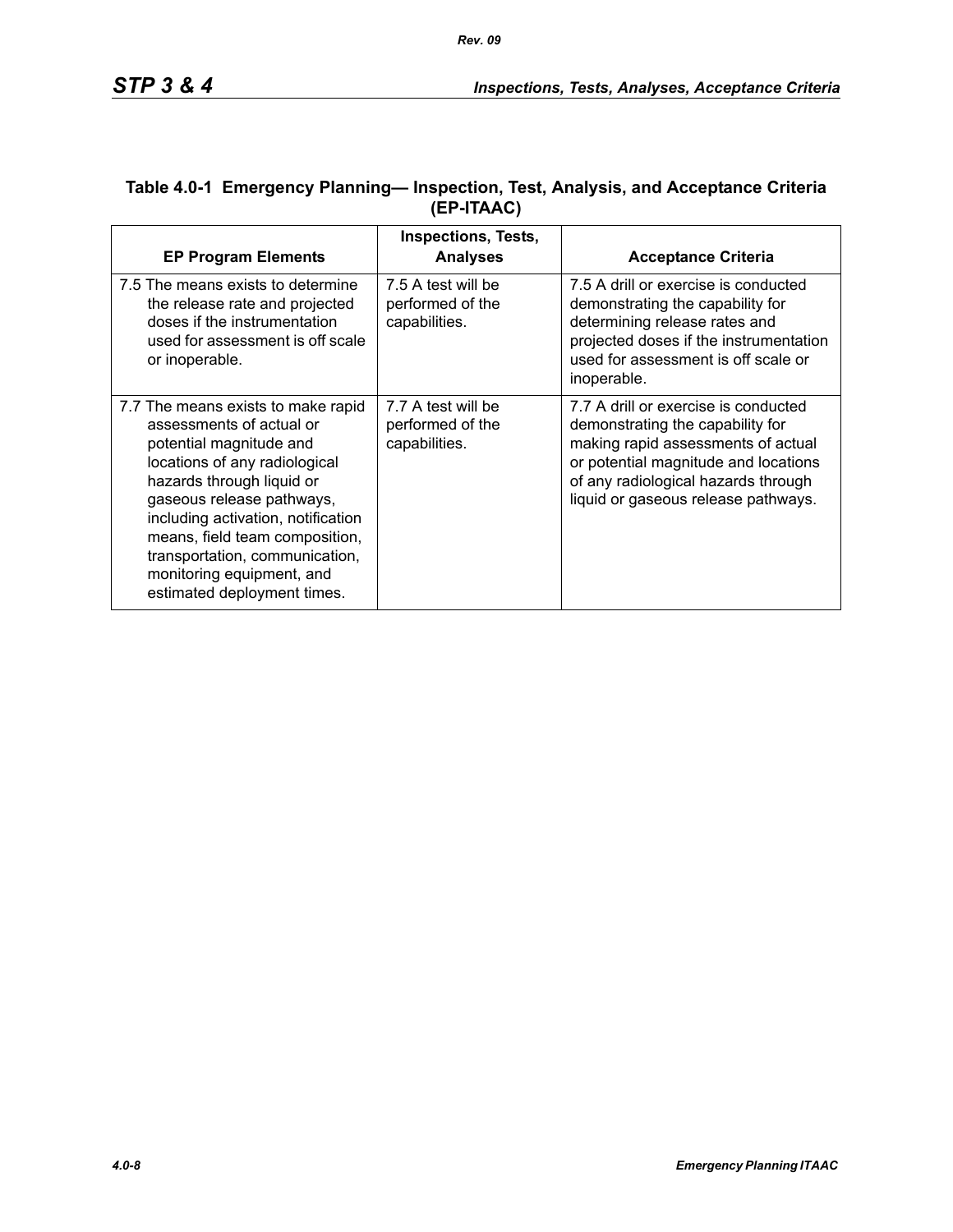|                                                                                                                                                                                                                                                                                        | <b>Inspections, Tests,</b>                                                                                                                                                                  |                                                                                                                                                                                                                                                                                                                                                                                                                                                                                                                                                                                                                |
|----------------------------------------------------------------------------------------------------------------------------------------------------------------------------------------------------------------------------------------------------------------------------------------|---------------------------------------------------------------------------------------------------------------------------------------------------------------------------------------------|----------------------------------------------------------------------------------------------------------------------------------------------------------------------------------------------------------------------------------------------------------------------------------------------------------------------------------------------------------------------------------------------------------------------------------------------------------------------------------------------------------------------------------------------------------------------------------------------------------------|
| <b>EP Program Elements</b>                                                                                                                                                                                                                                                             | <b>Analyses</b>                                                                                                                                                                             | <b>Acceptance Criteria</b>                                                                                                                                                                                                                                                                                                                                                                                                                                                                                                                                                                                     |
| 8.0 Exercises and Drills                                                                                                                                                                                                                                                               |                                                                                                                                                                                             |                                                                                                                                                                                                                                                                                                                                                                                                                                                                                                                                                                                                                |
| 8.1 Licensee conducts a full<br>participation exercise to<br>evaluate major portions of<br>emergency response<br>capabilities, which includes<br>participation by each State and<br>local agency within the plume<br>exposure EPZ, and each State<br>within the ingestion control EPZ. | 8.1 A full participation<br>exercise (test) will be<br>conducted within the<br>specified time periods of<br>Appendix E to 10 CFR<br>Part 50.A. Accident<br>Assessment and<br>Classification | 8.1.1 The exercise is completed within<br>the specified time periods of Appendix<br>E to 10 CFR Part 50. Onsite exercise<br>objectives have been met and there<br>are no uncorrected onsite<br>deficiencies.<br>The following onsite exercise<br>objectives are met:<br>A. Accident Assessment and<br>Classification<br>1. Demonstrate the ability to identify<br>initiating conditions, determine<br>emergency action level (EAL)<br>parameters, and correctly classify the<br>emergency throughout the exercise<br>Review Criteria:<br>Determine the correct highest<br>emergency classification level based |
|                                                                                                                                                                                                                                                                                        |                                                                                                                                                                                             | on events in progress, considering<br>past events and their impact on the<br>current conditions, within 15 minutes<br>from the time the initiating condition(s)<br>or EAL is identified.                                                                                                                                                                                                                                                                                                                                                                                                                       |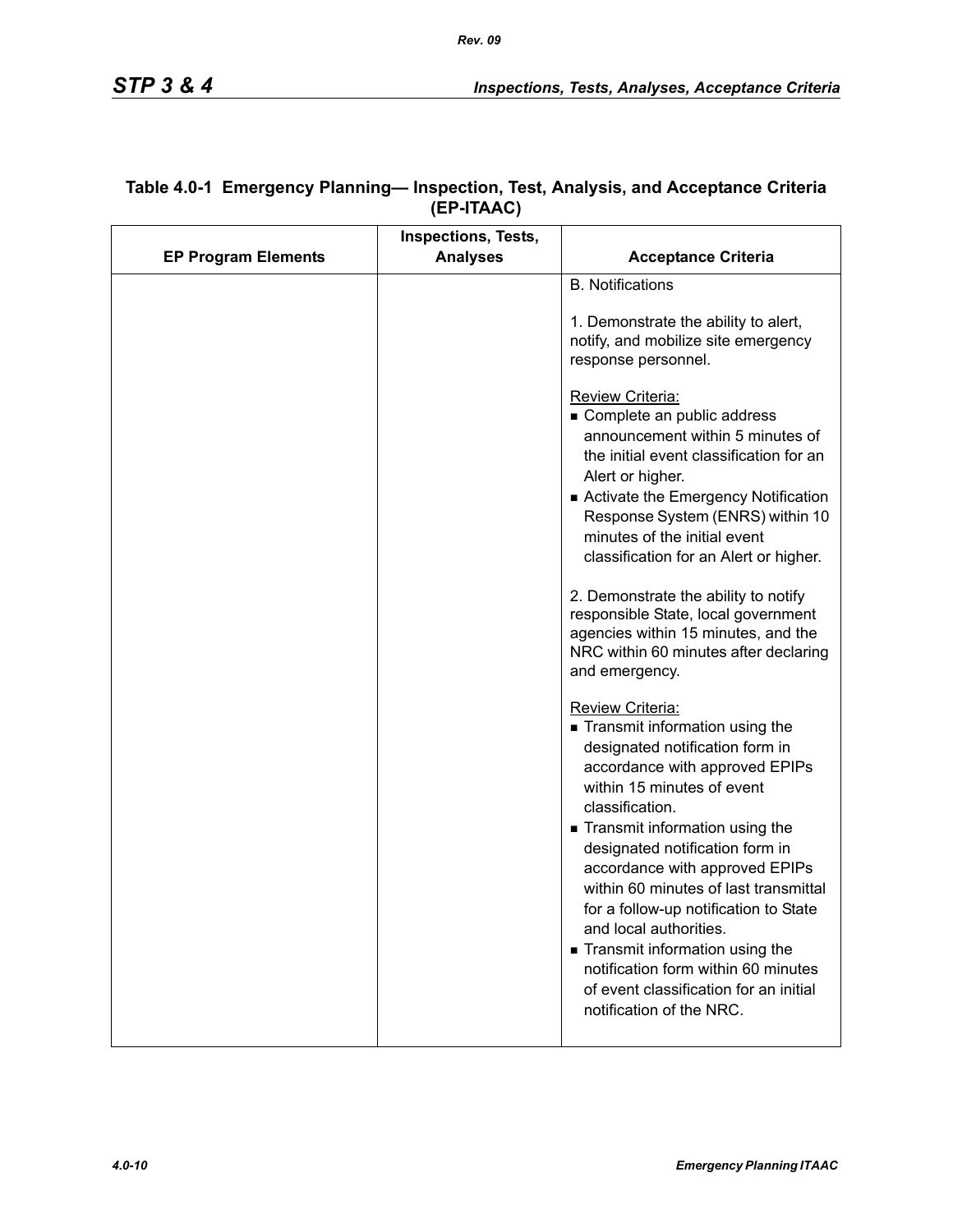|                            | Inspections, Tests, |                                                                                                                                                                                      |
|----------------------------|---------------------|--------------------------------------------------------------------------------------------------------------------------------------------------------------------------------------|
| <b>EP Program Elements</b> | <b>Analyses</b>     | <b>Acceptance Criteria</b>                                                                                                                                                           |
|                            |                     | 3. Demonstrate the ability to warn or<br>advise onsite individuals of the<br>emergency conditions.                                                                                   |
|                            |                     | Review Criteria:<br>Initiate notification of onsite<br>individuals (via plant page or<br>telephone) using the designated<br>checklist within 15 minutes of<br>notification.          |
|                            |                     | 4. Demonstrate the capability of the<br>Prompt Notification System (PNS), for<br>the public, to operate properly when<br>required.                                                   |
|                            |                     | Review Criteria:<br>■ 90% of the sirens operate properly<br>as indicated by the PNS command<br>console.                                                                              |
|                            |                     | C. Emergency Response                                                                                                                                                                |
|                            |                     | 1. Demonstrate the capability to direct<br>and control emergency operations.                                                                                                         |
|                            |                     | Review Criteria:<br>Command and control is<br>demonstrated by the Control Room<br>in the early phase of the emergency<br>and by the TSC or EOF within 60<br>minutes from activation. |
|                            |                     | 2. Demonstrate the ability to transfer<br>emergency direction from the Control<br>Room (simulator) to the TSC within 30<br>minutes from activation of the TSC.                       |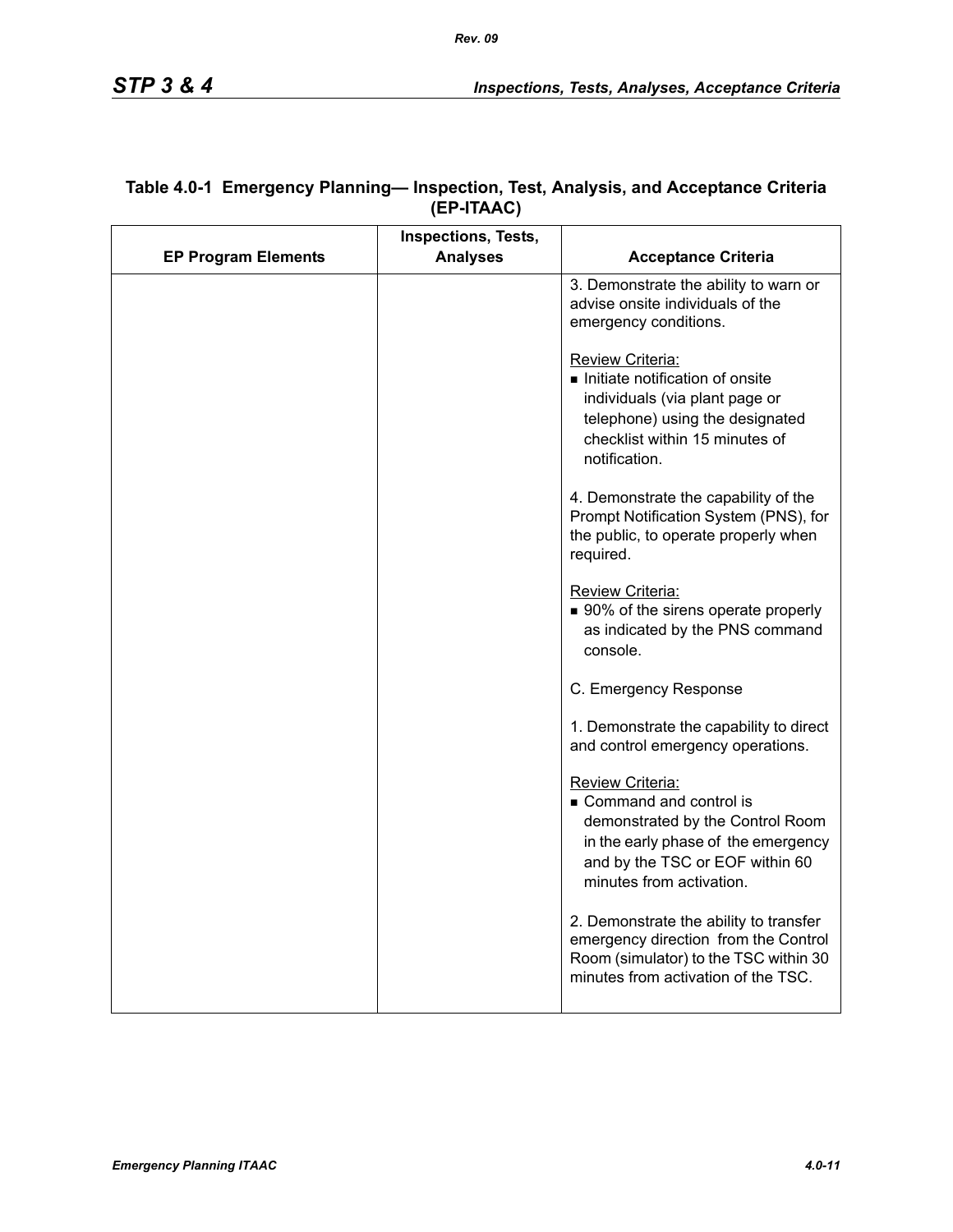|                            | <b>Inspections, Tests,</b> |                                                                                                                                                                                                  |
|----------------------------|----------------------------|--------------------------------------------------------------------------------------------------------------------------------------------------------------------------------------------------|
| <b>EP Program Elements</b> | <b>Analyses</b>            | <b>Acceptance Criteria</b>                                                                                                                                                                       |
|                            |                            | Review Criteria:<br>Evaluation of briefings conducted<br>prior to turnover responsibility.<br>Personnel document transfer of<br>duties.                                                          |
|                            |                            | 3. Demonstrate the ability to prepare<br>for around-the-clock staffing<br>requirements.                                                                                                          |
|                            |                            | Review Criteria:<br>Complete 24-hour staff<br>assignments.                                                                                                                                       |
|                            |                            | 4. Demonstrate the ability to perform<br>assembly and accountability for all<br>onsite individuals within 30 minutes of<br>an emergency requiring protected<br>area assembly and accountability. |
|                            |                            | Review Criteria:<br>• Protected area personnel assembly<br>and accountability completed within<br>30 minutes of the SAE or higher<br>emergency declaration via public<br>address announcement.   |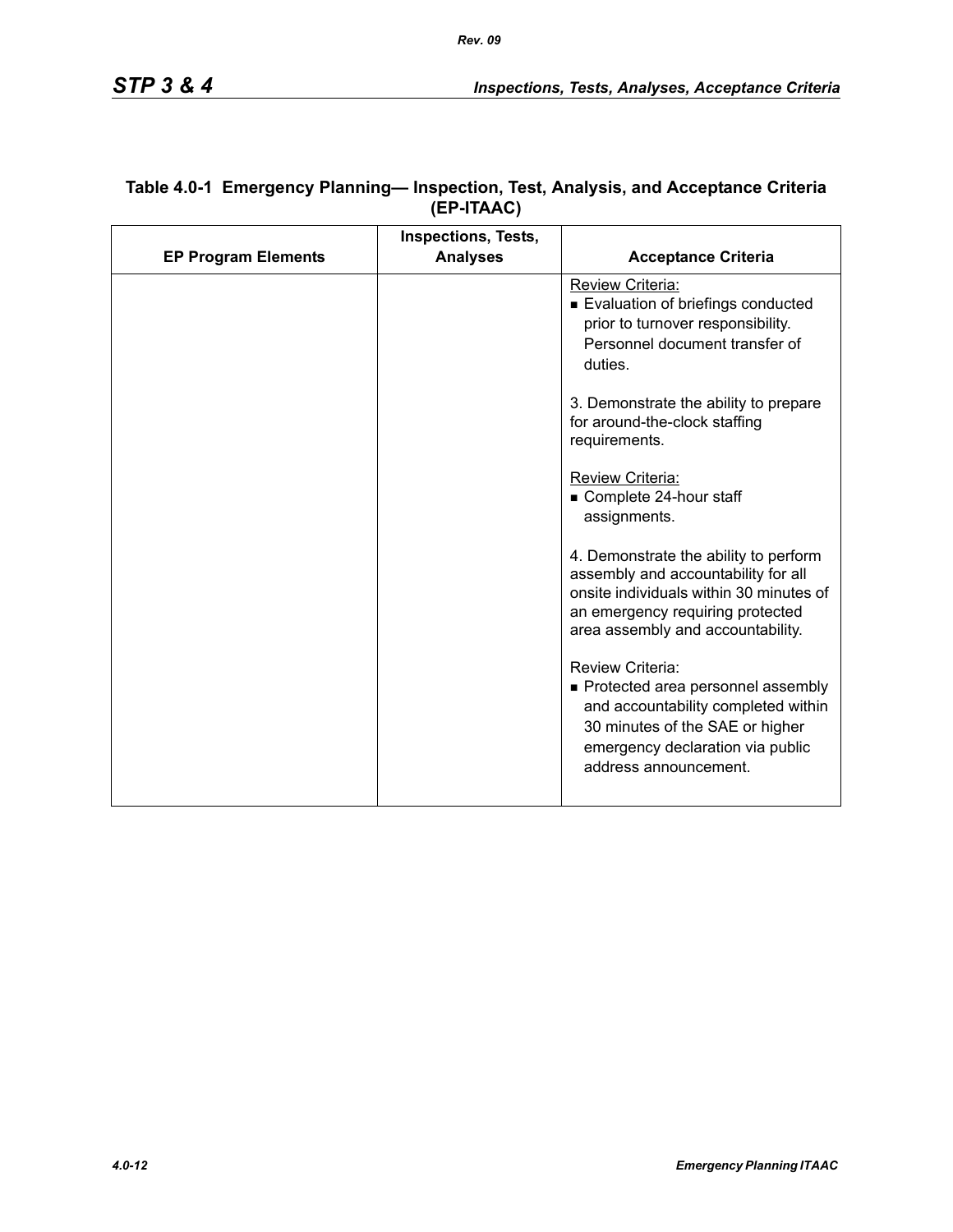|                            | <b>Inspections, Tests,</b> |                                                                                                                                                                                                                                                                                                                                                                                                                |
|----------------------------|----------------------------|----------------------------------------------------------------------------------------------------------------------------------------------------------------------------------------------------------------------------------------------------------------------------------------------------------------------------------------------------------------------------------------------------------------|
| <b>EP Program Elements</b> | <b>Analyses</b>            | <b>Acceptance Criteria</b>                                                                                                                                                                                                                                                                                                                                                                                     |
|                            |                            | D. Emergency Response Facilities                                                                                                                                                                                                                                                                                                                                                                               |
|                            |                            | 1. Demonstrate timely activation of the<br>Operations Support Center (OSC).                                                                                                                                                                                                                                                                                                                                    |
|                            |                            | Review Criteria:<br>■ The OSC is activated within about<br>60 minutes of the initial notification.                                                                                                                                                                                                                                                                                                             |
|                            |                            | 2. Demonstrate the adequacy of<br>equipment, security provisions, and<br>habitability precautions for the OSC,<br>as appropriate.                                                                                                                                                                                                                                                                              |
|                            |                            | Review Criteria:<br>■ Evaluation of the adequacy of the<br>emergency equipment in the<br>emergency response facilities,<br>including availability and general<br>consistency with EPIPs.<br>• The Security Force Supervisor<br>implements and follows applicable<br>EPIP <sub>s</sub> .<br>The Health Physics Coordinator<br>implements the designated checklist<br>if onsite/offsite release has<br>occurred. |
|                            |                            |                                                                                                                                                                                                                                                                                                                                                                                                                |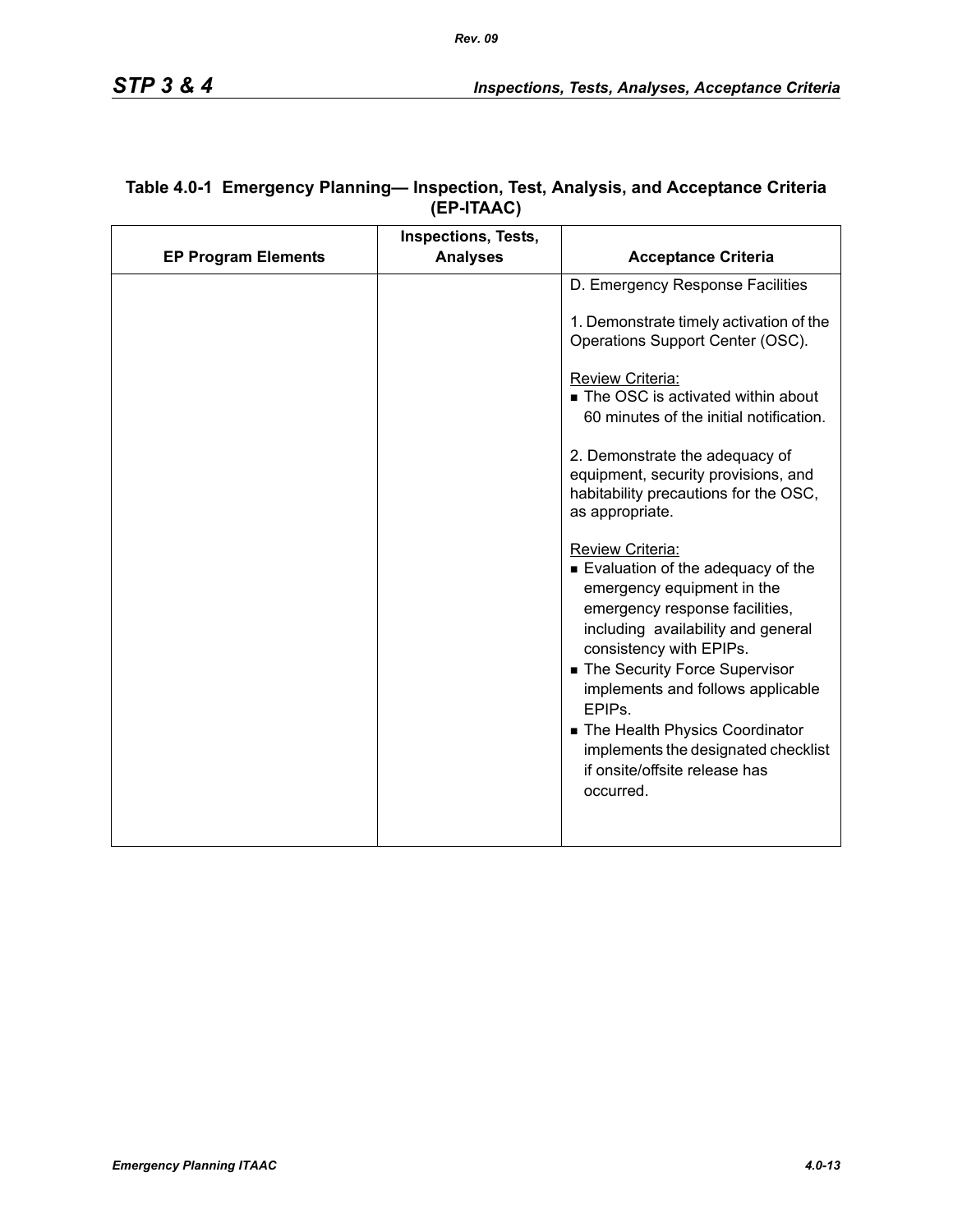| <b>EP Program Elements</b> | <b>Inspections, Tests,</b><br><b>Analyses</b> | <b>Acceptance Criteria</b>                                                                                                                                                                                                                                                                                                                                                                  |
|----------------------------|-----------------------------------------------|---------------------------------------------------------------------------------------------------------------------------------------------------------------------------------------------------------------------------------------------------------------------------------------------------------------------------------------------------------------------------------------------|
|                            |                                               | 3. Demonstrate the adequacy of<br>communications for all emergency<br>support resources.<br><b>Review Criteria:</b><br>■ Emergency response<br>communications listed in EPIPs are<br>available and operational.<br>Communications systems are<br>tested in accordance with the ERF<br>activation checklist.<br>ERF personnel are able to operate<br>all specified communication<br>systems. |
|                            |                                               | • Clear primary and backup<br>communications links are<br>established and maintained for the<br>duration of the exercise.                                                                                                                                                                                                                                                                   |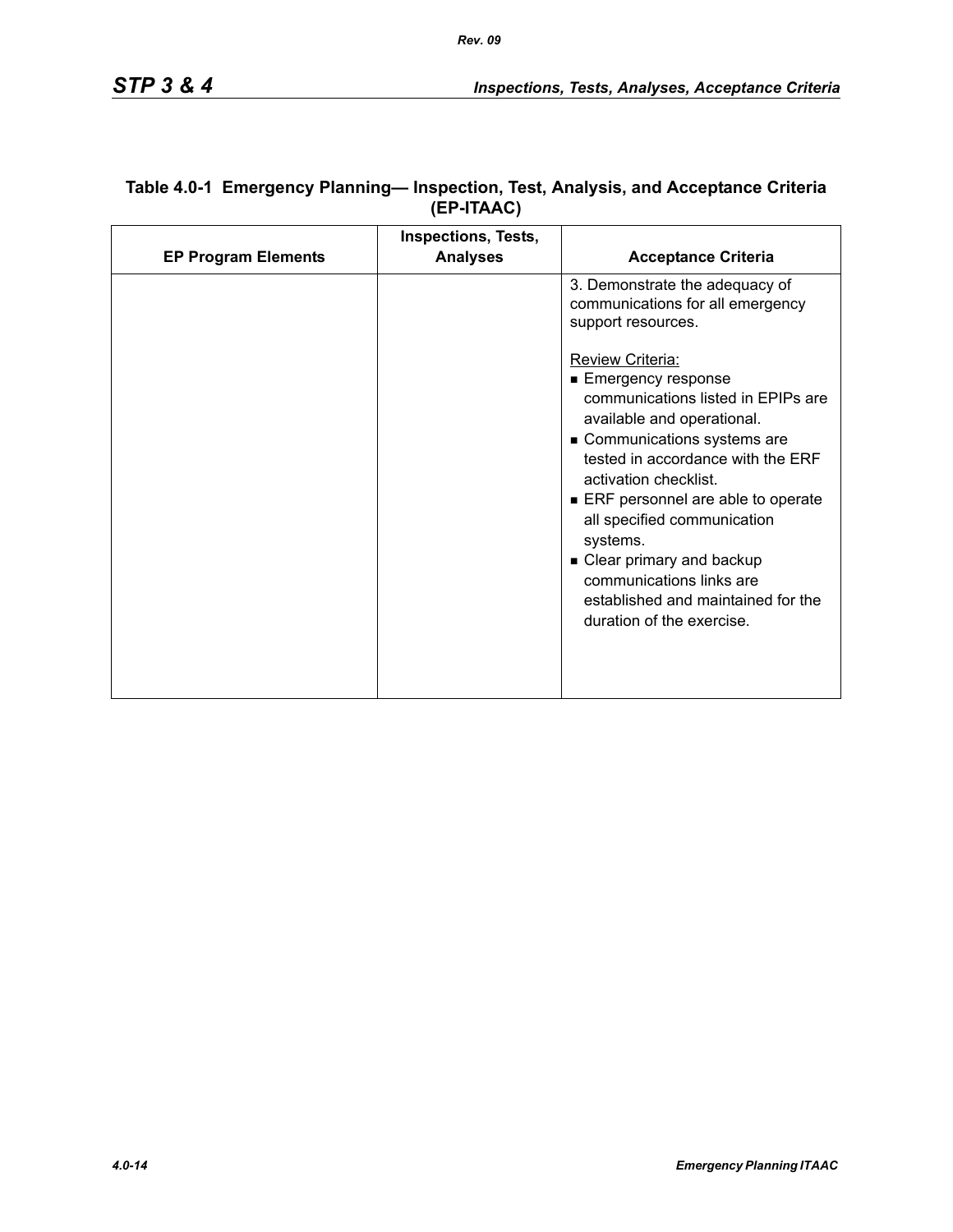|                            | <b>Inspections, Tests,</b> |                                                                                                                                                                                                                                                                                                                                                                                                                                                              |
|----------------------------|----------------------------|--------------------------------------------------------------------------------------------------------------------------------------------------------------------------------------------------------------------------------------------------------------------------------------------------------------------------------------------------------------------------------------------------------------------------------------------------------------|
| <b>EP Program Elements</b> | <b>Analyses</b>            | <b>Acceptance Criteria</b>                                                                                                                                                                                                                                                                                                                                                                                                                                   |
|                            |                            | E. Radiological Assessment and<br>Control                                                                                                                                                                                                                                                                                                                                                                                                                    |
|                            |                            | 1. Demonstrate the ability to obtain<br>onsite radiological surveys and<br>samples.                                                                                                                                                                                                                                                                                                                                                                          |
|                            |                            | Review Criteria:<br>■ HP Technicians demonstrate the<br>ability to obtain appropriate<br>instruments (range and type) and<br>take surveys.<br>Airborne samples are taken when<br>the conditions indicate the need for<br>the information.                                                                                                                                                                                                                    |
|                            |                            | 2. Demonstrate the ability to<br>continuously monitor and control<br>radiation exposure to emergency<br>workers.                                                                                                                                                                                                                                                                                                                                             |
|                            |                            | Review Criteria:<br>Emergency workers are issued self-<br>reading dosimeters when radiation<br>levels require, and exposures are<br>controlled to 10 CFR Part 20 limits<br>(unless the emergency director<br>authorizes emergency limits).<br>Exposure records are available,<br>either from the Health Physics<br>computer or a hard copy dose<br>report.<br><b>Emergency workers include</b><br>Security and personnel within all<br>emergency facilities. |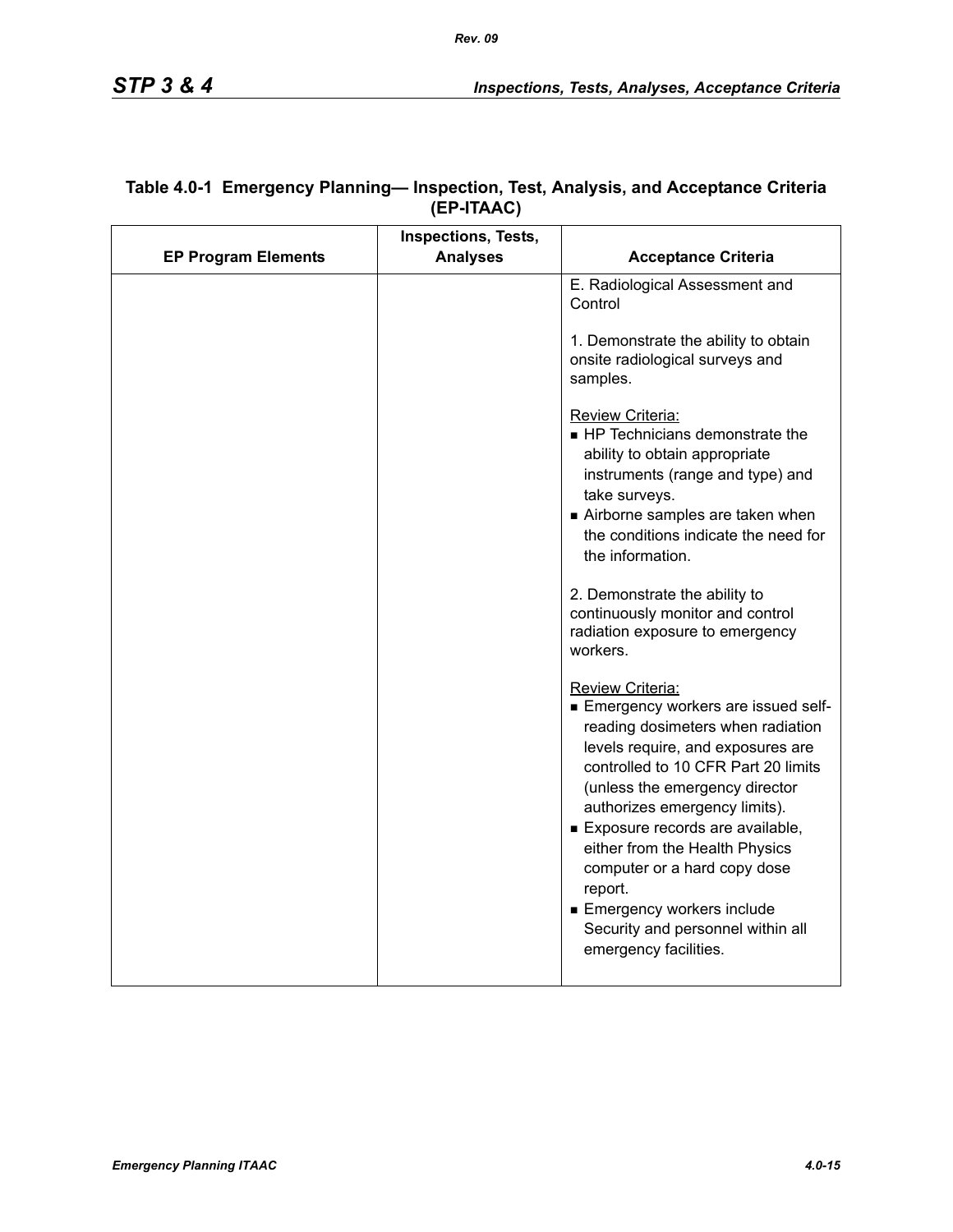|                            | Inspections, Tests, |                                                                                                                                                                                                                                                                                                                                                                                           |
|----------------------------|---------------------|-------------------------------------------------------------------------------------------------------------------------------------------------------------------------------------------------------------------------------------------------------------------------------------------------------------------------------------------------------------------------------------------|
| <b>EP Program Elements</b> | <b>Analyses</b>     | <b>Acceptance Criteria</b>                                                                                                                                                                                                                                                                                                                                                                |
|                            |                     | 3. Demonstrate the ability to assemble<br>and deploy field monitoring teams<br>within 60 minutes from the decision to<br>do so.                                                                                                                                                                                                                                                           |
|                            |                     | Review Criteria:<br>■ Field Monitoring team is ready to be<br>deployed within 60 minutes of being<br>requested from the OSC.                                                                                                                                                                                                                                                              |
|                            |                     | 4. Demonstrate the ability to<br>satisfactorily collect and disseminate<br>field team data.                                                                                                                                                                                                                                                                                               |
|                            |                     | Review Criteria:<br>Field team data to be collected is<br>dose rate or counts per minute<br>(cpm) from the plume, both open<br>and closed window, and air sample<br>(gross/net cpm) for particulate and<br>iodine, if applicable.<br>Satisfactory data dissemination is<br>from the field team to the Dose<br>Assessor, via the field team<br>communicator and field team<br>coordinator. |
|                            |                     | 5. Demonstrate the ability to develop<br>dose projections.                                                                                                                                                                                                                                                                                                                                |
|                            |                     | Review Criteria:<br>The on-shift HP or the Dose Assessor<br>performs timely and accurate dose<br>projections, in accordance EPIPs.                                                                                                                                                                                                                                                        |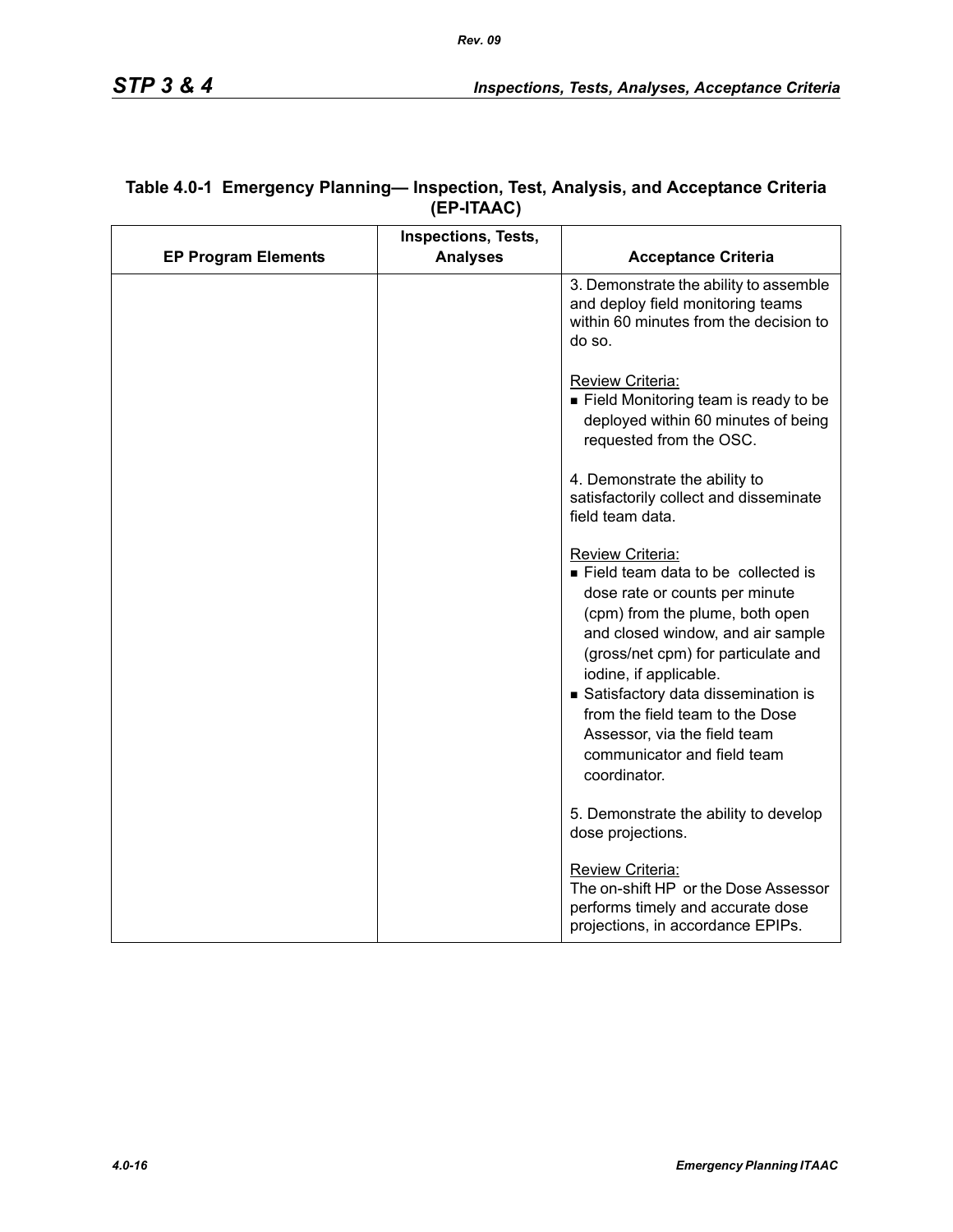|                            | <b>Inspections, Tests,</b> |                                                                                                                                                                                                                                                                                                                                                                   |
|----------------------------|----------------------------|-------------------------------------------------------------------------------------------------------------------------------------------------------------------------------------------------------------------------------------------------------------------------------------------------------------------------------------------------------------------|
| <b>EP Program Elements</b> | <b>Analyses</b>            | <b>Acceptance Criteria</b>                                                                                                                                                                                                                                                                                                                                        |
|                            |                            | 6. Demonstrate the ability to make the<br>decision whether to issue<br>radioprotective drugs (KI) to<br>emergency workers.                                                                                                                                                                                                                                        |
|                            |                            | Review Criteria:<br>KI is taken (simulated) if the<br>estimated dose to the thyroid will<br>exceed 25 rem committed dose<br>equivalent (CDE).                                                                                                                                                                                                                     |
|                            |                            | 7. Demonstrate the ability to develop<br>appropriate protective action<br>recommendations (PARs), and notify<br>appropriate authorities within 15<br>minutes of development.                                                                                                                                                                                      |
|                            |                            | Review Criteria:<br>■ Total effective dose equivalent<br>TEDE and CDE dose projections<br>from the dose assessment<br>computer code are compared to<br>EPIP <sub>S</sub><br>• PARs are developed within 15<br>minutes of data availability.<br>• PARs are transmitted via voice or<br>fax within 15 minutes of event<br>classification and/or PAR<br>development. |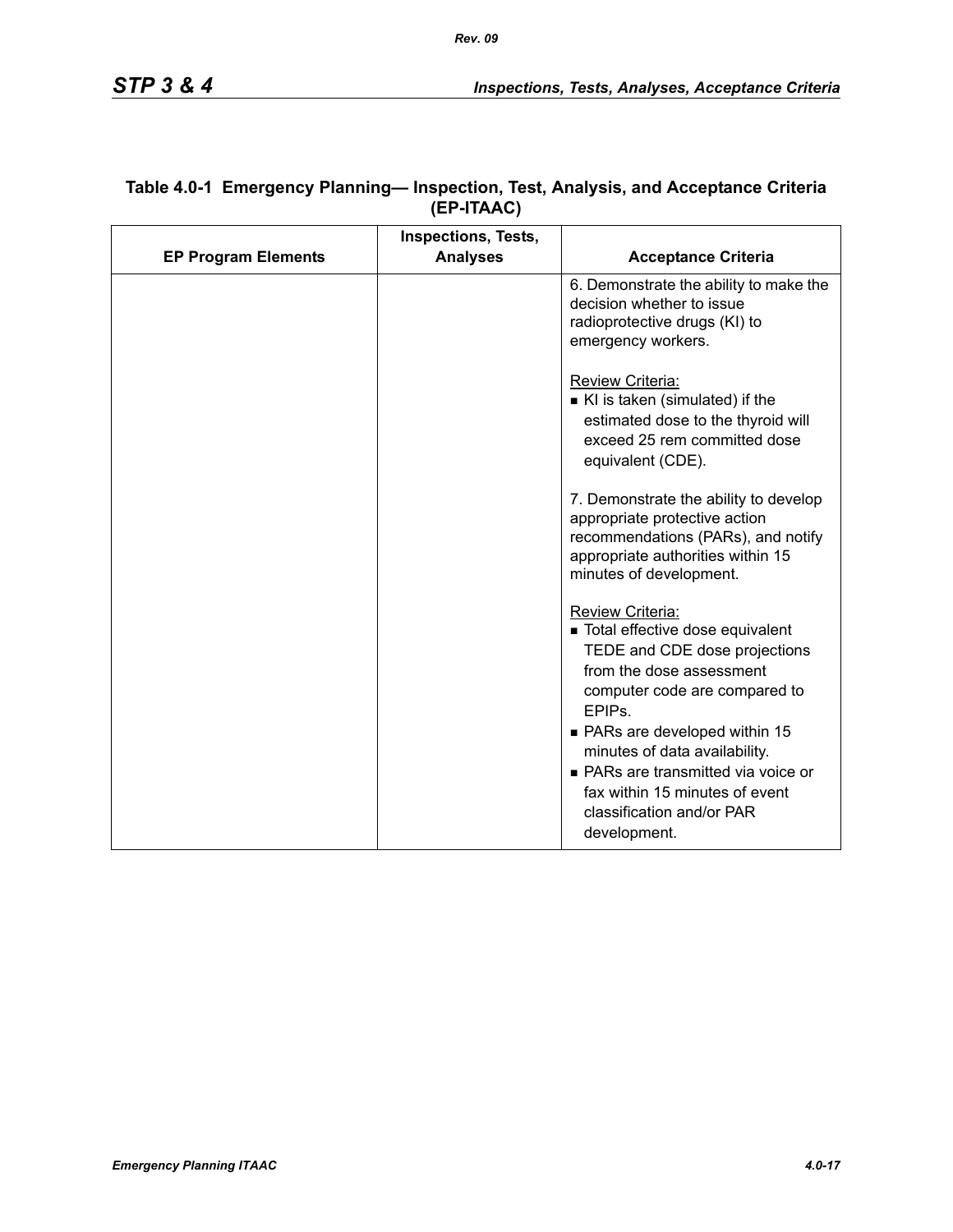|                            | <b>Inspections, Tests,</b> |                                                                                                                                                                                                                                                                                                 |
|----------------------------|----------------------------|-------------------------------------------------------------------------------------------------------------------------------------------------------------------------------------------------------------------------------------------------------------------------------------------------|
| <b>EP Program Elements</b> | <b>Analyses</b>            | <b>Acceptance Criteria</b>                                                                                                                                                                                                                                                                      |
|                            |                            | F. Public Information<br>1. Demonstrate the capability to<br>develop and disseminate clear,<br>accurate, and timely information to the<br>news media in accordance with<br>EPIP <sub>s</sub>                                                                                                    |
|                            |                            | Review Criteria:<br>• Media information (e.g., press<br>releases, press briefings, electronic<br>media) are made available by the<br>On-Call Media Representative.<br>Follow-up information is provided, at<br>a minimum, within 60 minutes of an<br>emergency classification or PAR<br>change. |
|                            |                            | 2. Demonstrate the capability to<br>establish and effectively operate<br>rumor control in a coordinated<br>fashion.                                                                                                                                                                             |
|                            |                            | <b>Review Criteria:</b><br>• Calls are answered in a timely<br>manner with the correct information,<br>in accordance with EPIPs.<br>• Calls are returned or forwarded, as<br>appropriate, to demonstrate<br>responsiveness.<br>Rumors are identified and addressed.                             |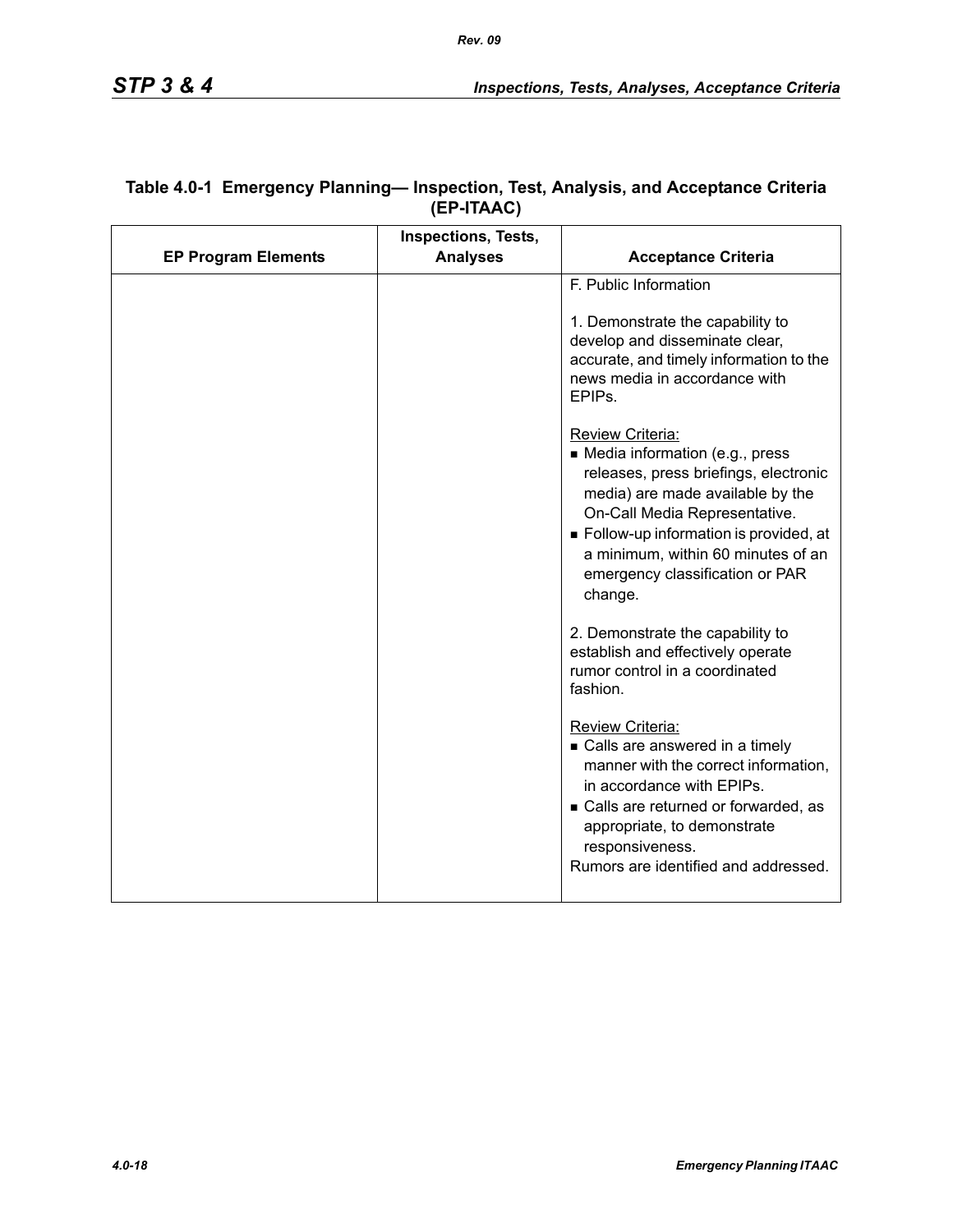|                            | <b>Inspections, Tests,</b> |                                                                                                                                                                                                                                                                                                                                                       |
|----------------------------|----------------------------|-------------------------------------------------------------------------------------------------------------------------------------------------------------------------------------------------------------------------------------------------------------------------------------------------------------------------------------------------------|
| <b>EP Program Elements</b> | <b>Analyses</b>            | <b>Acceptance Criteria</b>                                                                                                                                                                                                                                                                                                                            |
|                            |                            | G. Evaluation                                                                                                                                                                                                                                                                                                                                         |
|                            |                            | 1. Demonstrate the ability to conduct<br>a post-exercise critique, to determine<br>areas requiring improvement and<br>corrective action.                                                                                                                                                                                                              |
|                            |                            | Review Criteria:<br>An exercise time line is developed,<br>followed by an evaluation of the<br>objectives.<br>Significant problems in achieving<br>the objectives are discussed to<br>ensure understanding of why<br>objectives were not fully achieved.<br>Recommendations for improvement<br>in areas are discussed.                                |
|                            |                            | 8.1.2 Onsite emergency response<br>personnel are mobilized in sufficient<br>number to fill the emergency positions<br>identified in emergency plan Section<br>C, and they successfully perform their<br>assigned responsibilities as outlined<br>in Acceptance Criterion 8.1.1.D,<br><b>Emergency Response Facilities.</b>                            |
|                            |                            | 8.1.3 The exercise is completed within<br>the specified time periods of 10 CFR<br>Part 50, Appendix E; offsite exercise<br>objectives have been met; and there<br>are no uncorrected offsite<br>deficiencies, exercise deficiencies, or<br>a license condition which requires<br>offsite exercise deficiencies to be<br>corrected prior to fuel load. |